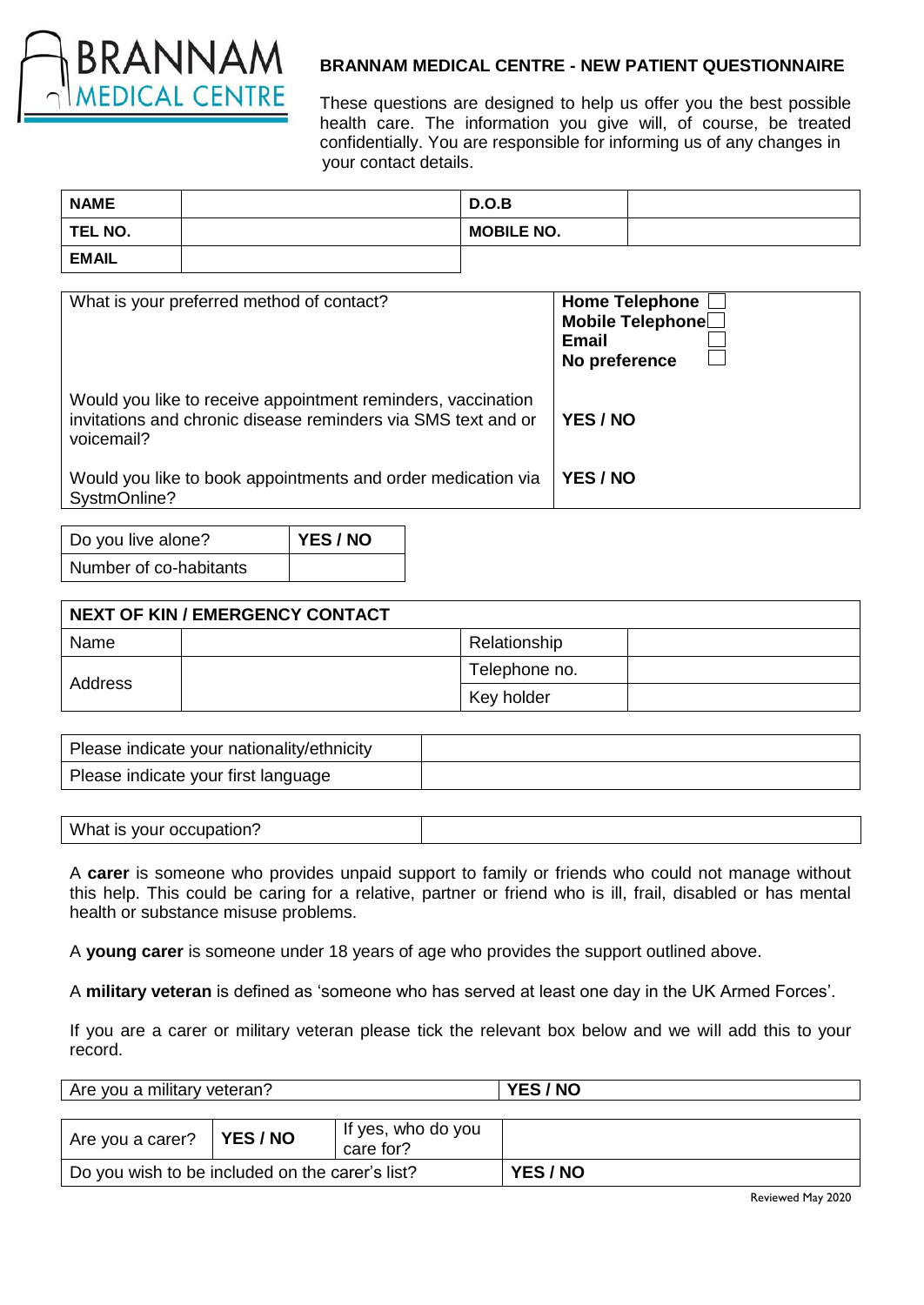| <b>FAMILY HISTORY</b> – Have any of your relatives had: |          |                             |          |  |  |
|---------------------------------------------------------|----------|-----------------------------|----------|--|--|
| YES / NO<br>YES / NO<br>Heart disease<br>Stroke         |          |                             |          |  |  |
| Asthma                                                  | YES / NO | <b>Diabetes</b>             | YES / NO |  |  |
| High blood pressure                                     | YES / NO | Other (please give details) | YES / NO |  |  |

| Have any of your relatives had a heart attack or stroke before the age of 60? | YES / NO |
|-------------------------------------------------------------------------------|----------|
| If yes, please give details:                                                  |          |
|                                                                               |          |

| Are you <b>ALLERGIC</b> to any drugs / substances? | YES / NO |  |  |
|----------------------------------------------------|----------|--|--|
| Please give details                                |          |  |  |

| MEDICATION - Are you taking any prescribed medication?                                                             | YES / NO |
|--------------------------------------------------------------------------------------------------------------------|----------|
| Please nominate which pharmacy you wish to have your prescription sent electronically to: i.e Boots<br>High Street |          |

**Please bring your** *repeat prescription* **details to the surgery.**

# **ALCOHOL** - **Please tick only one answer from each question**

|    | How often do     | Never                 |               | (2)<br>How many    | $1 - 2$ |                                                                             |
|----|------------------|-----------------------|---------------|--------------------|---------|-----------------------------------------------------------------------------|
|    | you have a drink | 4+ times per month    | 3)            | standard alcoholic | $3 - 4$ |                                                                             |
|    |                  | Monthly or less       |               | drinks do you have | $5 - 6$ |                                                                             |
|    | that contains    | 4+ times per week     | (4)           | on a typical day   | $7 - 8$ |                                                                             |
|    | alcohol?         | 2-4 times per month   | $^{\prime}2)$ | when you are       | $10 +$  |                                                                             |
|    |                  |                       |               | drinking?          |         |                                                                             |
| 3) | How often do     | Never                 |               |                    |         |                                                                             |
|    | you have 6 or    | Weekly                | (3)           |                    |         | 1 unit $=$ 1 single shot<br>2 units $= 1$ pint of lower strength            |
|    | more standard    | Less than monthly     |               | 4) How many units  |         | (above 3.6%)larger/beer/cider                                               |
|    | drinks on one    | Daily or almost daily | (4)           | of alcohol do you  |         | 2 units = standard (175ml) glass<br>of wine                                 |
|    | occasion?        | Monthly               | (2)           | consume per week?  |         | $3$ units = 1 pint of higher strength                                       |
|    |                  |                       |               |                    |         | (above 5.2%)larger/beer/cider<br>$3$ units = large (250ml) glass of<br>wine |

| Do you <b>SMOKE?</b>                    | Never smoked   |  |                                                     |  |
|-----------------------------------------|----------------|--|-----------------------------------------------------|--|
|                                         | Ex-smoker      |  | Stopped when?                                       |  |
|                                         | Current smoker |  | Cigarettes per<br>week?                             |  |
| Would you like help to<br>stop smoking? | YES / NO       |  | If yes, please ask the<br>receptionist for details. |  |

| <b>HEALTH SCREENING</b> |        |  |
|-------------------------|--------|--|
| Weight                  | Height |  |